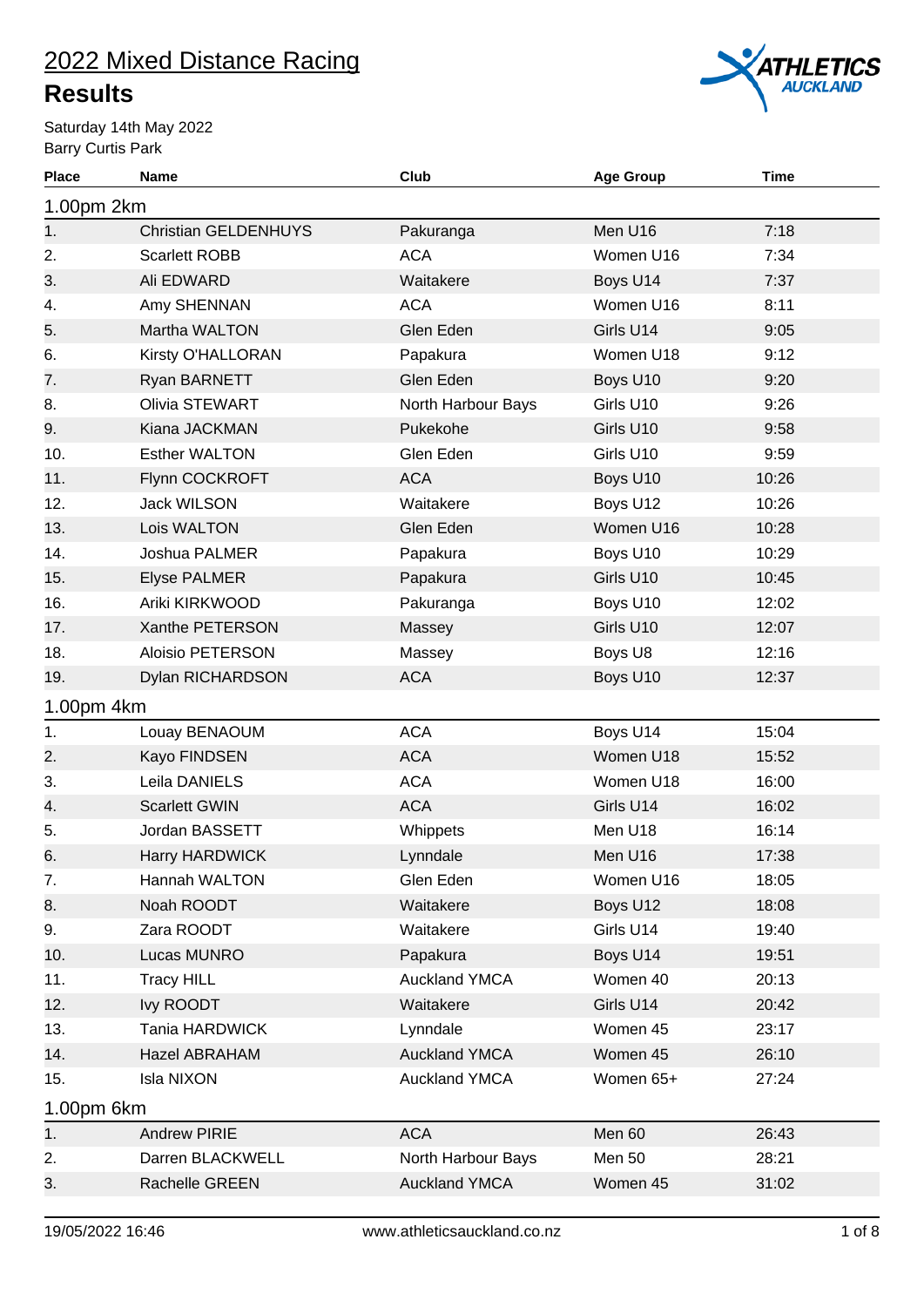

| <b>Place</b> | <b>Name</b>              | Club                 | <b>Age Group</b> | <b>Time</b> |
|--------------|--------------------------|----------------------|------------------|-------------|
| 4.           | Karen CROSSAN            | <b>Auckland YMCA</b> | Women 60         | 32:39       |
| 5.           | Nicola HARVEY            | Wesley               | Women 35         | 33:22       |
| 6.           | Chanpen KRUA UNRUAN      | <b>Auckland YMCA</b> | Women 45         | 35:06       |
| 7.           | Allan JANES              | <b>Auckland YMCA</b> | <b>Men 55</b>    | 36:02       |
| 8.           | <b>Bryan BATES</b>       | <b>University</b>    | Men 65+          | 36:33       |
| 9.           | Garth BARFOOT            | Calliope             | Men $65+$        | 56:07       |
| 1.00pm 8km   |                          |                      |                  |             |
| 1.           | Sam SCHOFIELD            | Whippets             | Senior Men       | 28:27       |
| 2.           | <b>James MARSH</b>       | Owairaka             | Senior Men       | 29:35       |
| 3.           | Tayla COX                | Owaiaraka            | Senior Women     | 32:08       |
| 4.           | <b>Tony WARREN</b>       | <b>Auckland YMCA</b> | Men 60           | 33:44       |
| 5.           | Dion PETERS              | <b>Auckland YMCA</b> | <b>Men 40</b>    | 34:32       |
| 6.           | Katie WYRILL             | Whippets             | Women 35         | 34:34       |
| 7.           | <b>Conrad LANGRIDGE</b>  | <b>Auckland YMCA</b> | Men 45           | 34:50       |
| 8.           | <b>Glenn WRIGHT</b>      | <b>ACA</b>           | <b>Men 55</b>    | 34:56       |
| 9.           | Deen ABU BAKAR           | <b>Auckland YMCA</b> | Men 45           | 36:17       |
| 10.          | Carolyn SMITH            | North Harbour Bays   | Women 60         | 37:17       |
| 11.          | Adam BIFFIN              | Glen Eden            | <b>Men 50</b>    | 37:30       |
| 12.          | <b>Tilly ARASARATNAM</b> | <b>ACA</b>           | Women U16        | 38:03       |
| 13.          | Wayne LAWRENCE           | <b>Auckland YMCA</b> | <b>Men 50</b>    | 39:00       |
| 14.          | Mike STOWERS             | <b>Auckland YMCA</b> | <b>Men 55</b>    | 47:59       |
| 15.          | David GREEN              | <b>Auckland YMCA</b> | Men 65+          | 48:47       |
| 16.          | Larry BRADLEY            | <b>Auckland YMCA</b> | Men 60           | 50:58       |
| 17.          | <b>Errol FLYNN</b>       | Pakuranga            | Men $65+$        | 51:06       |
| 18.          | Keith PROCTER            | <b>University</b>    | Men $65+$        | 53:30       |
| 2.00pm 2km   |                          |                      |                  |             |
| 1.           | <b>Timothy WALLACE</b>   | Pakuranga            | Men U16          | 6:56        |
| 2.           | Aidan PLATTS             | Papakura             | Men U16          | 7:44        |
| 3.           | Max COOK                 | North Harbour Bays   | Boys U12         | 8:26        |
| 4.           | Kaylee EARL              | Owairaka             | Girls U14        | 8:27        |
| 5.           | <b>Benjamin BREBNER</b>  | Pakuranga            | Boys U12         | 8:50        |
| 6.           | Peaches HOEGLINGER       | Pakuranga            | Girls U12        | 9:07        |
| 7.           | Rocco SLADE              | North Harbour Bays   | Boys U10         | 9:07        |
| 8.           | Macie COOK               | North Harbour Bays   | Girls U14        | 9:18        |
| 9.           | Connor SMITH             | Pakuranga            | Boys U14         | 9:21        |
| 10.          | Luke MCLAUGHLIN          | Pakuranga            | Boys U12         | 9:21        |
| 11.          | Anabelle WARNER          | Pakuranga            | Girls U12        | 9:24        |
| 12.          | Zach MOLONEY             | Pukekohe             | Boys U12         | 9:28        |
| 13.          | Raymond Junlang FAN      | Lynndale             | Boys U12         | 9:28        |
| 14.          | Green MATSUMOTO          | Pakuranga            | Boys U12         | 9:33        |
| 15.          | Bryn HARVEY              | Wesley               | Boys U10         | 9:36        |
| 16.          | Noah HILLERBY            | Pakuranga            | Boys U12         | 9:41        |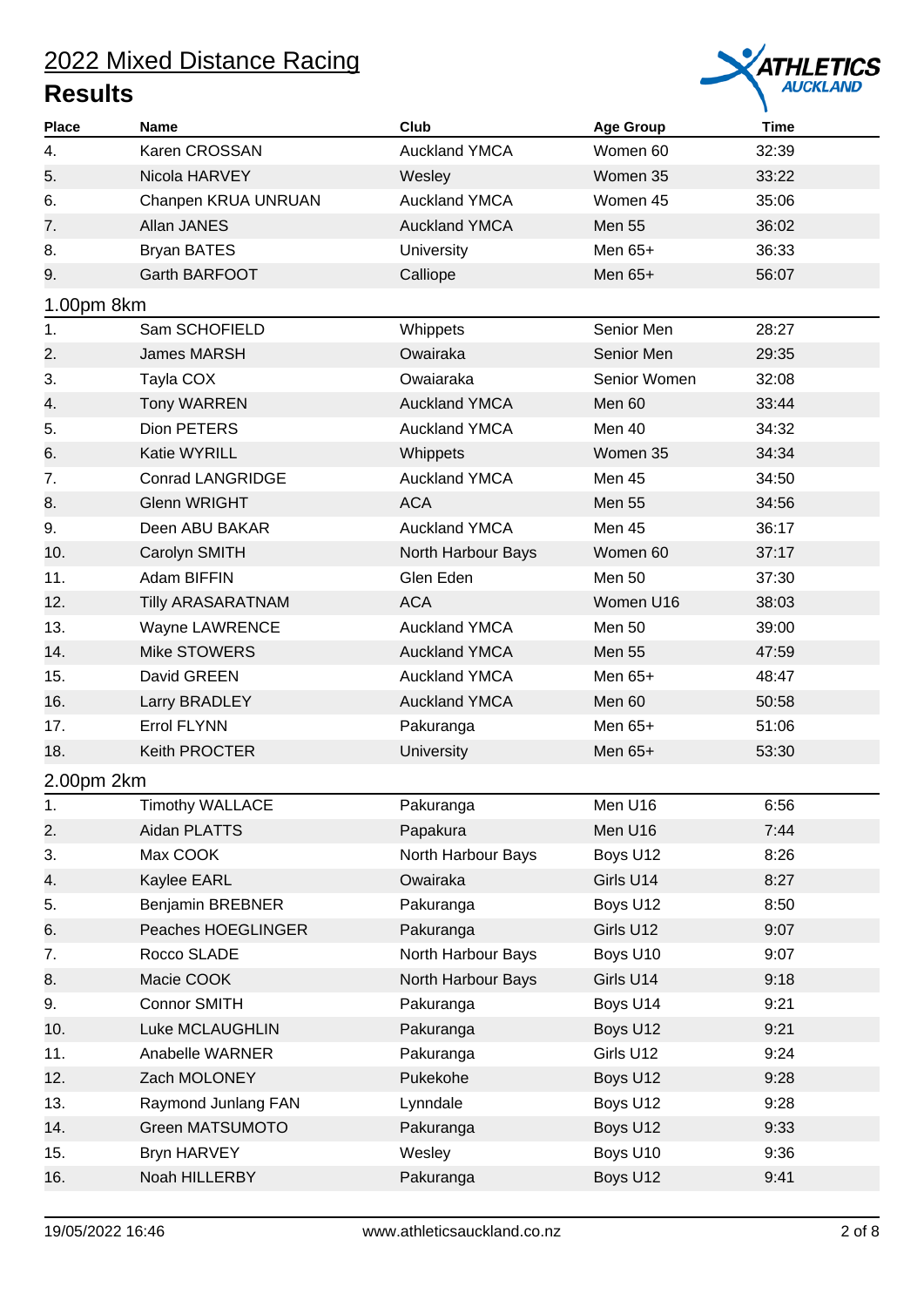

| <b>Place</b> | <b>Name</b>              | Club               | <b>Age Group</b> | <b>Time</b> |
|--------------|--------------------------|--------------------|------------------|-------------|
| 17.          | <b>Charlotte DOUGLAS</b> | Pakuranga          | Girls U14        | 9:46        |
| 18.          | <b>Teddy LIGHTFOOT</b>   | Pakuranga          | Boys U12         | 9:50        |
| 19.          | Nyah SLADE               | North Harbour Bays | Girls U12        | 9:59        |
| 20.          | Aaron WATT               | Pakuranga          | Boys U10         | 10:00       |
| 21.          | Nathan KO                | Pakuranga          | Boys U14         | 10:14       |
| 22.          | Maxwell Junhao FAN       | Lynndale           | Boys U10         | 10:25       |
| 23.          | <b>Stevie RANDALL</b>    | Pakuranga          | Girls U10        | 11:00       |
| 24.          | Georgina LAUTUA          | Papakura           | Women U16        | 11:18       |
| 25.          | <b>Eloise CLAPPERTON</b> | Pakuranga          | Girls U10        | 11:21       |
| 26.          | Maya SAJTOS              | Massey             | Girls U10        | 11:24       |
| 27.          | Adam BRAIN               | Massey             | Boys U10         | 11:45       |
| 28.          | Kamalnoor KAUR           | Papakura           | Girls U10        | 11:48       |
| 29.          | Malik BERIMA-FOWLER      | Pakuranga          | Boys U12         | 11:49       |
| 30.          | George HEALY             | Papakura           | Boys U10         | 11:57       |
| 31.          | Leroy SILA               | Papakura           | Boys U10         | 11:58       |
| 32.          | Hannah WINTER            | Pakuranga          | Girls U10        | 11:58       |
| 33.          | Arabella GREEN           | Pakuranga          | Girls U10        | 11:58       |
| 34.          | Harmony CHONG            | Pakuranga          | Girls U10        | 11:59       |
| 35.          | Theo DAVIES              | Wesley             | Boys U8          | 12:00       |
| 36.          | Bella BOYD               | Pakuranga          | Girls U10        | 12:02       |
| 37.          | Karen KAWADA             | Lynndale           | Girls U10        | 12:09       |
| 38.          | Elsa DAVIES              | Wesley             | Girls U12        | 12:12       |
| 39.          | <b>Isobel PARSONSON</b>  | Lynndale           | Girls U10        | 12:18       |
| 40.          | Eden CHONG               | Pakuranga          | Girls U12        | 12:19       |
| 41.          | Kayley LIN               | Pakuranga          | Girls U8         | 12:35       |
| 42.          | Stella JONES             | Wesley             | Girls U10        | 12:38       |
| 43.          | Molly BOYD               | Pakuranga          | Girls U10        | 13:42       |
| 44.          | Emereziana LAUTUA        | Papakura           | Girls U14        | 14:59       |
| 45.          | <b>Gurpal SINGH</b>      | Papakura           | Boys U12         | 15:23       |
| 46.          | <b>Tobias CROWHURST</b>  | Pakuranga          | Boys U12         | 16:43       |
| 47.          | Kevin TONISE             | Papakura           | Boys U10         | 17:44       |
| 48.          | Albertus-Magnus LAUTUA   | Papakura           | Boys U12         | 17:47       |
| 49.          | <b>Bhavneet KAUR</b>     | Papakura           | Girls U8         | 17:50       |
| 50.          | <b>Judy Yueqing FAN</b>  | Lynndale           | Girls U14        | 22:25       |
| 2.00pm 4km   |                          |                    |                  |             |
| 1.           | Coen ANDERSON            | <b>ACA</b>         | Men U18          | 13:40       |
| 2.           | Ben OXFORD               | Pakuranga          | Men U16          | 13:56       |
| 3.           | Alex WILKINS             | Pakuranga          | Men U16          | 14:06       |
| 4.           | <b>Charlie BUCHANAN</b>  | Whippets           | Men U20          | 14:11       |
| 5.           | Connor BOULTON           | Pakuranga          | Men U16          | 14:16       |
| 6.           | Samuel RICKERBY          | <b>ACA</b>         | Men U16          | 14:52       |
| 7.           | Noah CROWHURST           | Pakuranga          | Men U16          | 14:54       |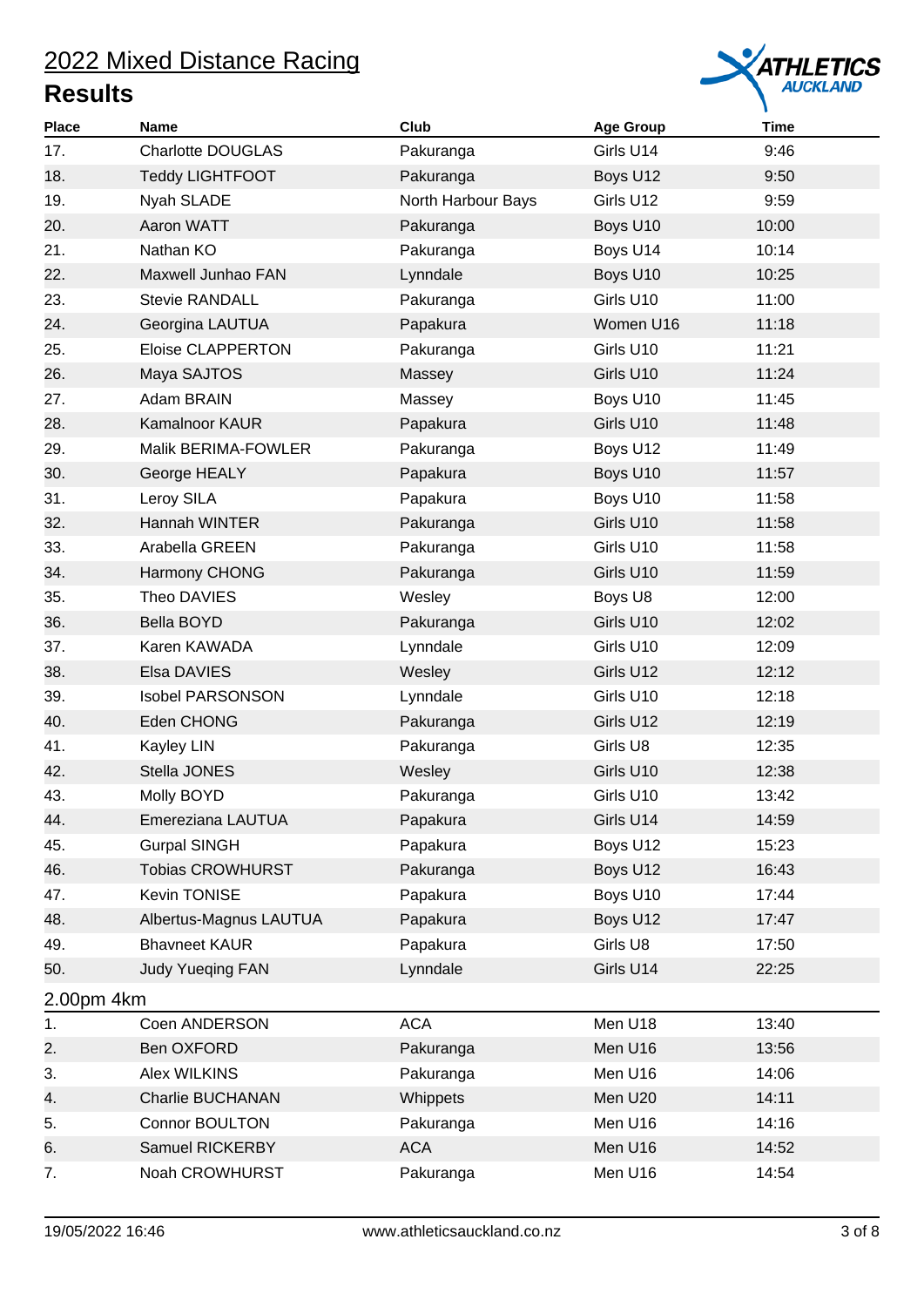

| <b>Place</b> | <b>Name</b>             | Club               | <b>Age Group</b> | <b>Time</b> |
|--------------|-------------------------|--------------------|------------------|-------------|
| 8.           | <b>James TRATHEN</b>    | Pakuranga          | Men U18          | 14:55       |
| 9.           | <b>Bella EARL</b>       | Owairaka           | Women U18        | 15:41       |
| 10.          | <b>Tommy EARL</b>       | Owairaka           | Men U16          | 15:52       |
| 11.          | Luca HENDERSON          | <b>ACA</b>         | Boys U14         | 15:56       |
| 12.          | Amelia JOYCE            | North Harbour Bays | Women U16        | 15:57       |
| 13.          | Indie WILLIAMS          | Waitakere          | Girls U14        | 16:10       |
| 14.          | <b>Grace MEREDITH</b>   | Pakuranga          | Women U16        | 16:21       |
| 15.          | Leo GREEN               | Pakuranga          | Boys U12         | 16:21       |
| 16.          | Kouki ZHANG             | Lynndale           | Men U16          | 16:43       |
| 17.          | Ty GONZALES             | Lynndale           | Men U16          | 16:56       |
| 18.          | <b>Kendal PENNEY</b>    | Pakuranga          | Women U18        | 16:59       |
| 19.          | Katie EVANS             | Owairaka           | Senior Women     | 17:05       |
| 20.          | Leah MARAIS             | Pakuranga          | Girls U14        | 17:27       |
| 21.          | Tony PLOWMAN            | Owairaka           | <b>Men 50</b>    | 17:40       |
| 22.          | <b>Tighe HEALY</b>      | Papakura           | Boys U14         | 17:45       |
| 23.          | Dorothy ANDERSON        | <b>ACA</b>         | Women U16        | 18:28       |
| 24.          | Jy GONZALES             | Lynndale           | Boys U14         | 18:54       |
| 25.          | Sarah HEALY             | Papakura           | Women 45         | 19:20       |
| 26.          | Amanda NEEDHAM          | <b>TTT Runners</b> | Women 45         | 19:53       |
| 27.          | <b>Emily GLASSON</b>    | North Harbour Bays | Girls U14        | 20:20       |
| 28.          | Fleur FINDLAY           | Pakuranga          | Girls U14        | 20:58       |
| 29.          | <b>Giselle CAMPBELL</b> | <b>ACA</b>         | Girls U12        | 20:58       |
| 30.          | <b>Isobel BEAUMONT</b>  | Lynndale           | Girls U14        | 22:04       |
| 31.          | Julie COLLARD           | Owairaka           | Women 50         | 22:10       |
| 32.          | Joshua WATER            | Pakuranga          | Boys U14         | 22:43       |
| 33.          | Aoife KERNAGHAN         | Massey             | Girls U14        | 23:34       |
| 34.          | <b>Richie TRATHEN</b>   | Pakuranga          | Men U16          | 27:38       |
| 2.00pm 6km   |                         |                    |                  |             |
| 1.           | Christian DE VAAL       | Pakuranga          | Men U18          | 19:02       |
| 2.           | Ronan CODYRE            | Pakuranga          | Men U20          | 20:36       |
| 3.           | Jamie MORA              | Pakuranga          | Men U18          | 20:41       |
| 4.           | Nick MOORE              | Owairaka           | Men 45           | 20:51       |
| 5.           | Kieran MCLEAN           | Owairaka           | Senior Men       | 22:07       |
| 6.           | Finn HARRISON           | Pakuranga          | Men U18          | 22:24       |
| 7.           | <b>Connor JAMIESON</b>  | Pakuranga          | Men U18          | 22:28       |
| 8.           | David BROWN             | <b>TTT Runners</b> | Men 40           | 22:49       |
| 9.           | <b>Holly HARDING</b>    | Pakuranga          | Women U20        | 24:27       |
| 10.          | Thomas FRYER            | <b>TTT Runners</b> | Men U18          | 24:41       |
| 11.          | Chris ROBB              | <b>ACA</b>         | <b>Men 50</b>    | 24:43       |
| 12.          | Olivia ROONEY           | Pakuranga          | Women U18        | 25:13       |
| 13.          | <b>Blake PLATTS</b>     | Papakura           | Men U18          | 25:21       |
| 14.          | Saraya LINDSAY          | North Harbour Bays | Senior Women     | 25:21       |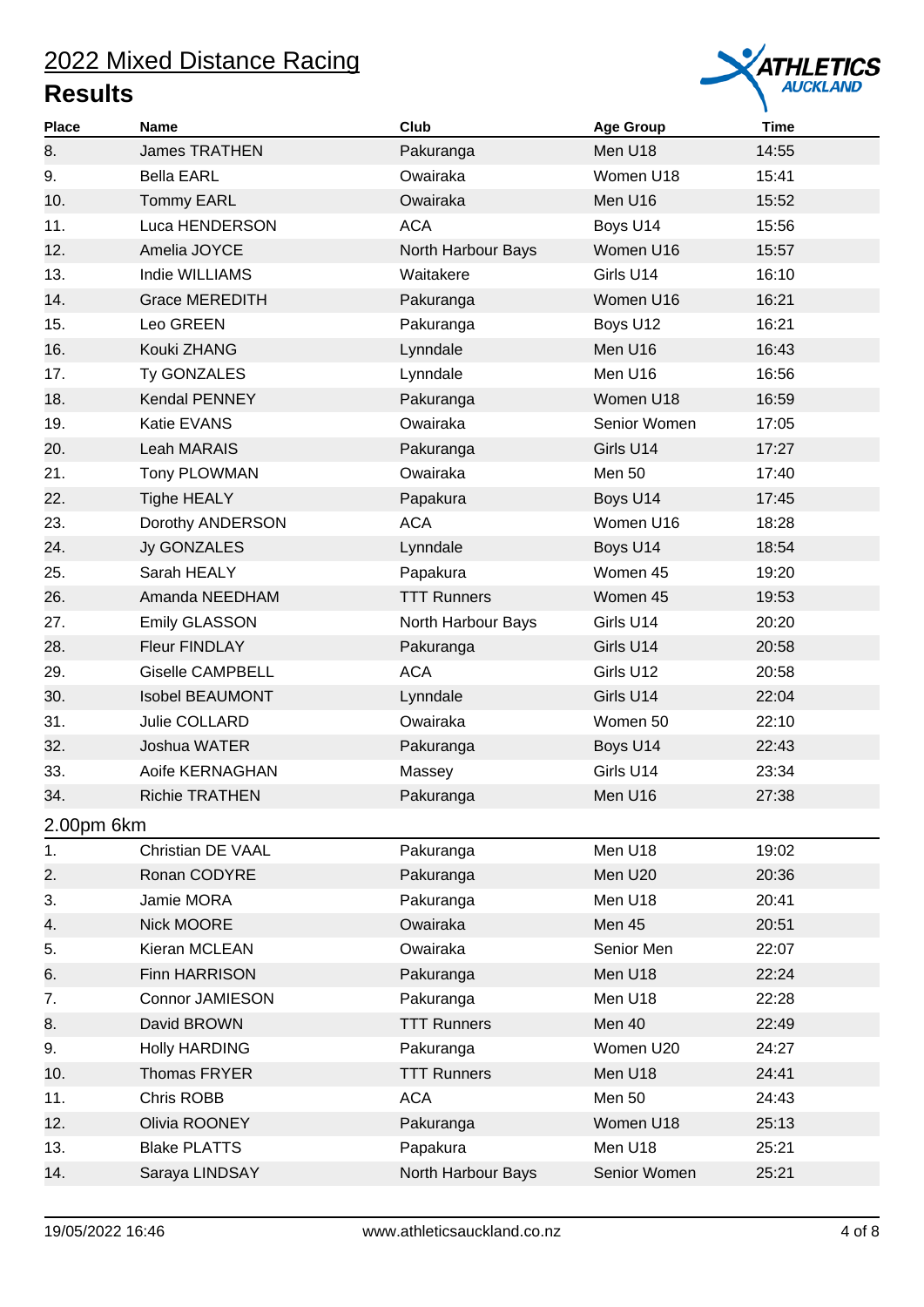

| <b>Place</b> | <b>Name</b>              | Club               | <b>Age Group</b> | <b>Time</b> |
|--------------|--------------------------|--------------------|------------------|-------------|
| 15.          | Moojin LEE               | Pakuranga          | Boys U14         | 26:33       |
| 16.          | <b>Oliver ELLIS</b>      | Pakuranga          | Men U16          | 26:41       |
| 17.          | Flynn HEALY              | Papakura           | Men U16          | 26:45       |
| 18.          | Rachael MONKHOUSE        | Owairaka           | Senior Women     | 27:39       |
| 19.          | <b>Bazyl PIOTROWSKI</b>  | Owairaka           | Men 50           | 27:41       |
| 20.          | Rachel O'BRIEN           | <b>TTT Runners</b> | Women 40         | 28:27       |
| 21.          | Liz COATS                | Wesley             | Women 35         | 30:13       |
| 22.          | Jayne MACNAMARA          | <b>TTT Runners</b> | Women 45         | 31:18       |
| 23.          | <b>Terri JONES</b>       | <b>TTT Runners</b> | Women 60         | 32:18       |
| 24.          | Lisa TOWNSEND            | <b>TTT Runners</b> | Women 50         | 32:18       |
| 25.          | Suzanne JEFFELS          | <b>TTT Runners</b> | Women 55         | 33:23       |
| 26.          | Jordan LIGGETT           | Pakuranga          | Men U20          | 34:51       |
| 27.          | <b>Felix KONRAD</b>      | Pakuranga          | Men U16          | 37:30       |
| <b>DNF</b>   | Gavin BUTLER             | North Harbour Bays | <b>Men 50</b>    |             |
| 2.00pm 8km   |                          |                    |                  |             |
| 1.           | Benjamin RICKERBY        | <b>ACA</b>         | Men U20          | 28:09       |
| 2.           | <b>Tim HITCHCOCK</b>     | Wesley             | Men 35           | 28:47       |
| 3.           | Paul CROWHURST           | Pakuranga          | Men 40           | 29:01       |
| 4.           | Luke CAMERON             | Pakuranga          | Senior Men       | 29:35       |
| 5.           | Maiya CHRISTINI          | <b>ACA</b>         | Senior Women     | 30:33       |
| 6.           | Andrew STEVENSON         | Wesley             | Men 35           | 32:37       |
| 7.           | <b>Bethany BROMFIELD</b> | Owairaka           | Senior Women     | 32:42       |
| 8.           | Simon JONES              | Wesley             | Men 45           | 32:52       |
| 9.           | Daniel HOUGHTON          | Wesley             | Men 35           | 32:53       |
| 10.          | Simon HITCHCOCK          | Wesley             | Men 40           | 32:54       |
| 11.          | <b>Adrian EARL</b>       | Owairaka           | <b>Men 50</b>    | 35:17       |
| 12.          | Andre MCKAY              | Pakuranga          | Senior Men       | 35:59       |
| 13.          | Izzy BANNISTER           | Pakuranga          | Women U18        | 36:43       |
| 14.          | Katie VROEGOP            | <b>TTT Runners</b> | Women 35         | 37:22       |
| 15.          | Keith CROOK              | <b>TTT Runners</b> | Men 60           | 37:29       |
| 16.          | <b>Katherine MARTIN</b>  | <b>TTT Runners</b> | Senior Women     | 38:00       |
| 17.          | Sian DAWSON              | <b>University</b>  | Women 55         | 40:20       |
| 18.          | <b>Tim DAWSON</b>        | University         | <b>Men 50</b>    | 42:29       |
| 19.          | Claire GLASSON           | North Harbour Bays | Women U16        | 45:10       |
| 3.00pm 2km   |                          |                    |                  |             |
| 1.           | Jacob HOWELL             | Takapuna           | Boys U14         | 8:23        |
| 2.           | Tia KOREWHA              | Pakuranga          | Girls U12        | 8:37        |
| 3.           | <b>James KEIR</b>        | <b>TTT Runners</b> | Boys U12         | 8:41        |
| 4.           | Lachlan SNOOK            | Oratia             | Boys U14         | 8:42        |
| 5.           | Adam CRAWFORD            | Lynndale           | Boys U12         | 8:57        |
| 6.           | Duncan CRAWFORD          | Lynndale           | Boys U10         | 8:57        |
| 7.           | <b>Toby BARLOW</b>       | Pakuranga          | Boys U12         | 8:57        |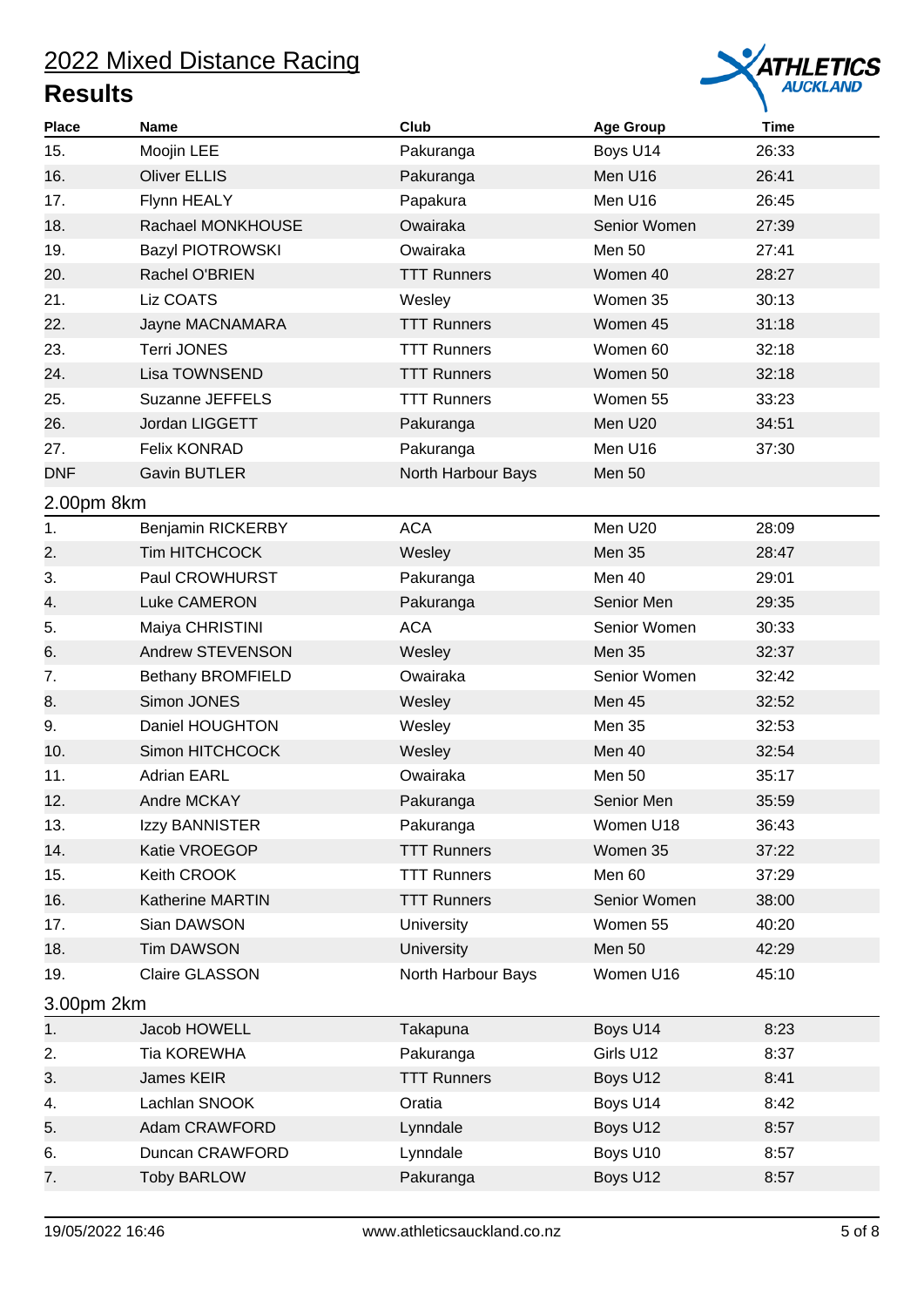

| <b>Place</b> | <b>Name</b>             | Club                       | <b>Age Group</b> | <b>Time</b> |
|--------------|-------------------------|----------------------------|------------------|-------------|
| 8.           | <b>Grace PARKINSON</b>  | Lynndale                   | Girls U12        | 8:58        |
| 9.           | <b>Maddison WALSH</b>   | Oratia                     | Girls U14        | 8:59        |
| 10.          | Rhys CHIDGEY            | Oratia                     | Boys U10         | 8:59        |
| 11.          | Fletcher O'BRIEN        | Pakuranga                  | Boys U10         | 9:13        |
| 12.          | Finn POLAND             | Wesley                     | Boys U10         | 9:15        |
| 13.          | Joshua PARKINSON        | Lynndale                   | Boys U12         | 9:19        |
| 14.          | Mackenzie BRENT         | Owairaka                   | Boys U14         | 9:26        |
| 15.          | Jonty FARRELL           | Lynndale                   | Boys U10         | 9:35        |
| 16.          | Lucas POSTILL           | Papakura                   | Boys U10         | 9:49        |
| 17.          | Madeleine DU TOIT       | Pakuranga                  | Girls U14        | 10:01       |
| 18.          | Callum HORSFORD         | Lynndale                   | Boys U10         | 10:10       |
| 19.          | Joshua OAKLY            | Pakuranga                  | Boys U10         | 10:14       |
| 20.          | Henry HAINES            | Waitakere                  | Boys U12         | 10:14       |
| 21.          | Jorja POSTILL           | Papakura                   | Girls U12        | 10:20       |
| 22.          | Zoë BERGH               | <b>TTT Runners</b>         | Girls U10        | 10:22       |
| 23.          | <b>Reuben EDLINGTON</b> | Lynndale                   | Boys U12         | 10:30       |
| 24.          | Lucy STONE              | Waitakere                  | Girls U10        | 10:31       |
| 25.          | <b>Vincent CLARK</b>    | Massey                     | Boys U10         | 10:37       |
| 26.          | <b>Benedict CLARK</b>   | Massey                     | Boys U12         | 10:46       |
| 27.          | <b>Braxton FLETCHER</b> | Papakura                   | Boys U12         | 10:50       |
| 28.          | Fletcher DU TOIT        | Pakuranga                  | Boys U12         | 10:53       |
| 29.          | Isla SOUSTER            | Massey                     | Girls U12        | 10:54       |
| 30.          | Cheryl JESUDAS          | Papakura                   | Girls U10        | 10:56       |
| 31.          | <b>Timothy HYDES</b>    | Lynndale                   | Boys U12         | 11:49       |
| 32.          | Zoe MEDIRATTA           | Lynndale                   | Girls U8         | 12:09       |
| 33.          | Laken COONEY            | Lynndale                   | Boys U14         | 12:40       |
| 34.          | Marlo COONEY            | Lynndale                   | Boys U10         | 12:51       |
| 35.          | <b>Riley EDLINGTON</b>  | Lynndale                   | Boys U8          | 12:54       |
| 36.          | Arden HORSFORD          | Lynndale                   | Girls U12        | 13:02       |
| 37.          | Piper COONEY            | Lynndale                   | Girls U12        | 13:02       |
| 38.          | Jonathan HYDES          | Lynndale                   | Boys U10         | 13:38       |
| 39.          | Izna KOCHAR             | Papakura                   | Girls U10        | 13:50       |
| 3.00pm 4km   |                         |                            |                  |             |
| 1.           | Imogen BARLOW           | Pakuranga                  | Women U16        | 14:56       |
| 2.           | <b>Brook YU</b>         | Lynndale                   | Men U16          | 15:07       |
| 3.           | <b>Boh RITCHIE</b>      | <b>Hamilton City Hawks</b> | Women U16        | 15:19       |
| 4.           | Nikko KELLY             | Oratia                     | Men U16          | 16:16       |
| 5.           | Harrison DAY            | Pakuranga                  | Boys U14         | 16:37       |
| 6.           | Theo NEEDHAM            | <b>TTT Runners</b>         | Men U16          | 16:43       |
| 7.           | Daniil KOVYLOV          | Lynndale                   | Men U16          | 17:00       |
| 8.           | Hannah MCMANUS          | Waitakere                  | Girls U14        | 17:02       |
| 9.           | <b>James WHITELEY</b>   | Pakuranga                  | Boys U14         | 17:04       |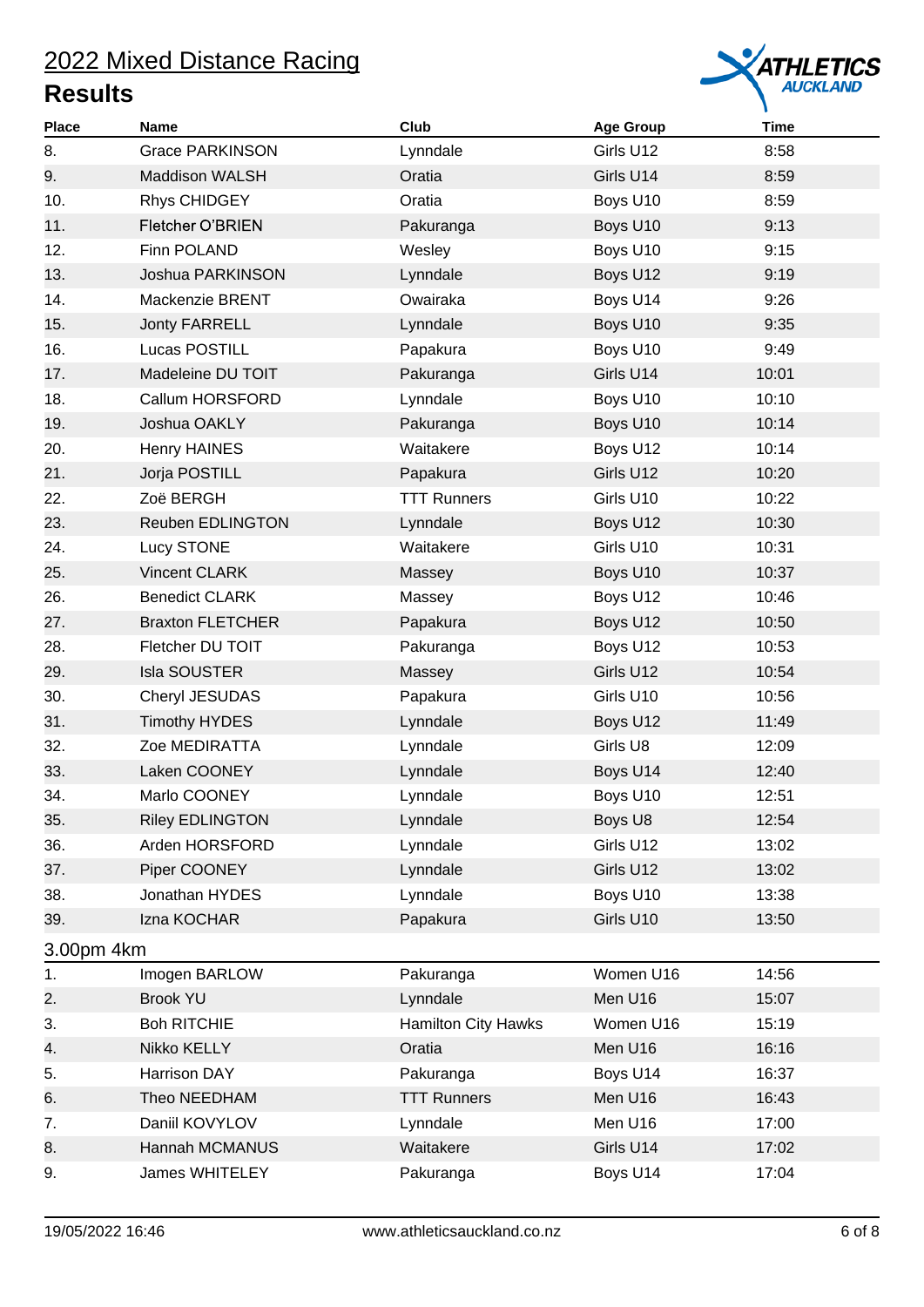

| <b>Place</b> | Name                    | Club               | <b>Age Group</b> | <b>Time</b> |
|--------------|-------------------------|--------------------|------------------|-------------|
| 10.          | Mila LAARAKKKERS        | Oratia             | Women U16        | 17:13       |
| 11.          | Amani FARRY             | Lynndale           | Women U16        | 17:23       |
| 12.          | Isabella HAIGH          | Lynndale           | Women U16        | 17:32       |
| 13.          | Sophia HAINES           | Waitakere          | Women U16        | 17:43       |
| 14.          | <b>Biahn PALLISTER</b>  | <b>TTT Runners</b> | Girls U14        | 17:45       |
| 15.          | Kona KELLY              | Oratia             | Boys U14         | 17:54       |
| 16.          | Caleb HALL              | Lynndale           | Men U20          | 18:00       |
| 17.          | Kayleigh LIMU           | North Harbour Bays | Girls U14        | 18:01       |
| 18.          | Morgan DAY              | Pakuranga          | Girls U14        | 18:02       |
| 19.          | Kenisha MEDIRATTA       | Lynndale           | Girls U8         | 18:28       |
| 20.          | Laura HAMMOND           | Waitakere          | Women U16        | 18:43       |
| 21.          | Eli GILL                | Glen Eden          | Boys U10         | 18:46       |
| 22.          | <b>Russell GILL</b>     | Glen Eden          | Men 45           | 18:46       |
| 23.          | Hope WILLIAMS           | North Harbour Bays | Girls U14        | 18:56       |
| 24.          | Elias CAPPS             | Lynndale           | Boys U14         | 19:06       |
| 25.          | Cyrus JESUDAS           | Papakura           | Boys U14         | 19:11       |
| 26.          | <b>Beck WEBB</b>        | Owairaka           | Boys U12         | 19:23       |
| 27.          | Luisa HAINES            | Waitakere          | Girls U14        | 19:26       |
| 28.          | Amber COOK              | Glen Eden          | Women U16        | 20:15       |
| 29.          | Maren CAPPS             | Lynndale           | Women U16        | 20:36       |
| 30.          | <b>Illionois COONEY</b> | Lynndale           | Men U16          | 20:37       |
| 31.          | Luke GALEA              | Lynndale           | Boys U12         | 20:41       |
| 32.          | <b>Isaac HYDES</b>      | Lynndale           | Boys U14         | 20:50       |
| 33.          | Duke GILBERT            | Lynndale           | Men U16          | 21:11       |
| 34.          | Lyla PETERS             | Lynndale           | Women U18        | 21:12       |
| 35.          | Joseph MACNAMARA        | <b>TTT Runners</b> | Boys U14         | 21:43       |
| 36.          | Amelia EDLINGTON        | Lynndale           | Girls U14        | 21:53       |
| 37.          | <b>Tess SOUSTER</b>     | Massey             | Girls U14        | 22:43       |
| 38.          | Zyron LOPEZ             | Lynndale           | Boys U14         | 22:56       |
| 39.          | Leah GALEA              | Lynndale           | Women U16        | 23:08       |
| <b>DNF</b>   | Ivor MARTIN             | <b>ACA</b>         | Boys U14         |             |
| 3.00pm 6km   |                         |                    |                  |             |
| 1.           | <b>Jack ERIKSON</b>     | <b>ACA</b>         | Men U16          | 20:58       |
| 2.           | <b>Maksis MAULVURFS</b> | Lynndale           | Men U18          | 22:56       |
| 3.           | Apichat KHOTHISEN       | Lynndale           | Men U18          | 23:28       |
| 4.           | Stella HAMMOND          | Waitakere          | Women U18        | 23:40       |
| 5.           | Thomas FORREST-DAWSON   | Oratia             | Men U18          | 24:04       |
| 6.           | Eammon O'BRIEN          | Pakuranga          | Senior Men       | 25:02       |
| 7.           | <b>Steve FAIRLEY</b>    | University         | Men 65+          | 27:32       |
| 8.           | Hazel COOK              | Waitakere          | Women U20        | 27:52       |
| 9.           | Namiko KELLY            | Oratia             | Women 50         | 28:25       |
| 10.          | <b>Kelly CAPPS</b>      | Lynndale           | Men 40           | 31:09       |